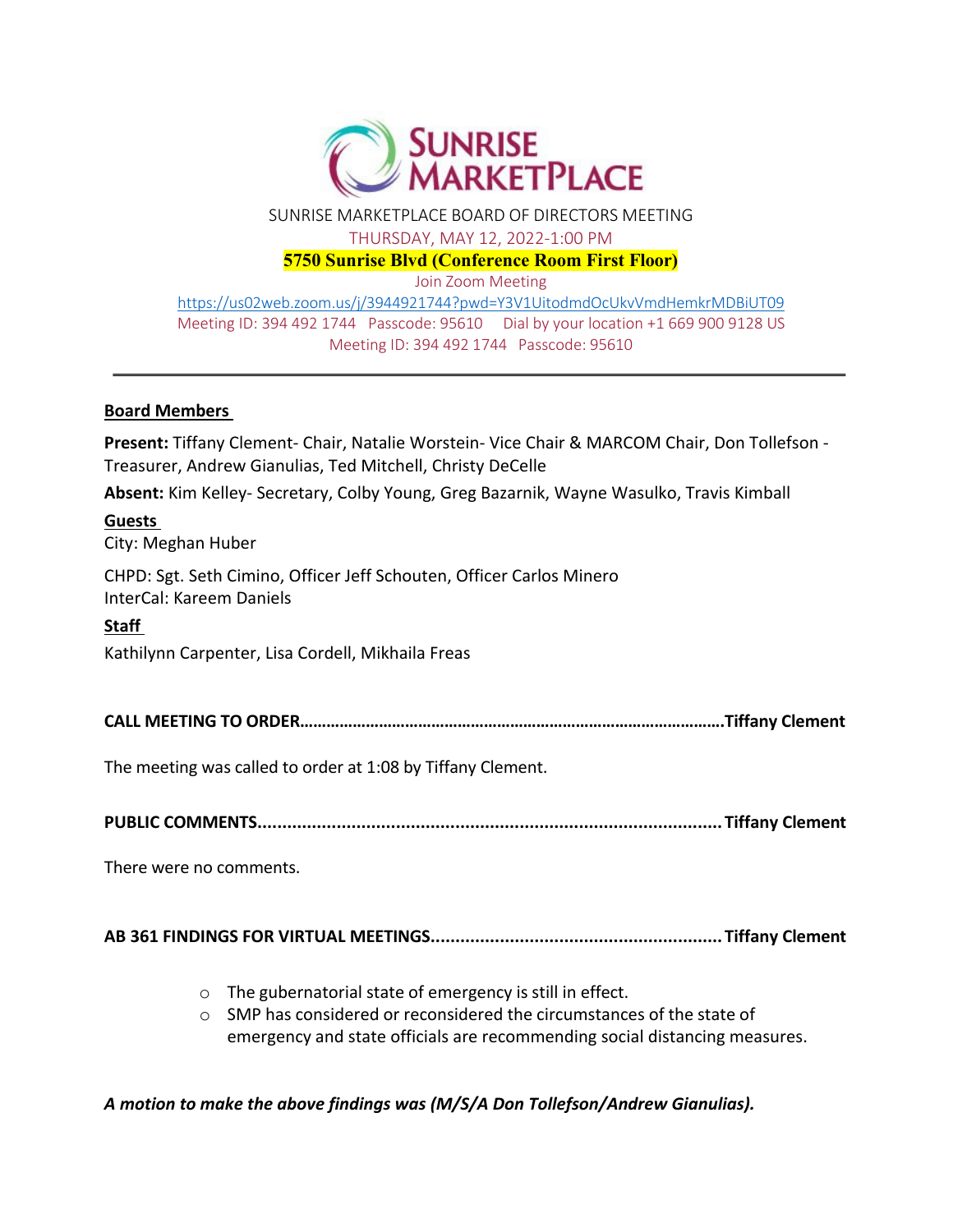# **ADMINISTRATIVE ................................................................................................. Tiffany Clement**

A motion to approve the March 24, 2022, Board Meeting minutes was (M/S/A Don Tollefson/Andrew Gianulias)

# **CITY OF CITRUS HEIGHTS.............................................................................. Meghan Huber**

**ARPA:** The initial business grant program was under subscribed and at this time there will not be another round of funding under their program. Nonprofits were not included in that round of funding.

At the May 26 Council Meeting, Staff will present guidelines for the allocation of the remainder of ARPA funds. During a Strategic Planning session with Council, four focus areas were identified: Community Image, Economic Development; Community Connection and Infrastructure Maintenance.

**Community Image** will focus on mitigating homelessness; blighted properties; blight and illegal camps on public property, awareness campaigns and law enforcement strategies. One strategy is to implement a Beautification Crew for public areas.

**Economic Development** will focus primarily on executing the Sunrise Tomorrow Specific Plan at Sunrise Mall as well as business retention and attraction.

**Community Connection** will focus on creating events and other ways to connect the Community.

**Infrastructure Maintenance** will focus on maintenance and beautification.

Mark your calendars for Sunday, September 25<sup>th</sup>, for Sunday Funday at Rush Park. The City will also be celebrating their 25<sup>th</sup> Anniversary.

**SECURITY……………………………………………………………………………………………Officer Jeff Schouten**

A crime statistics report for January thru April 2022 was distributed.

**Reserve Officer Carlos Minero:** Comparing Jan 1 ‐May 1, 2021, to Jan 1‐May 1, 2022: Overall crime is down.

Top criminal complaints were shoplifting, peak crime days are Thursday‐Sunday, and peak crime times are between 2:30pm and 8:30pm. The top criminal areas are: SMP areas North of Greenback Ln., MarketPlace at Birdcage, and SMP areas South of MAB. The top five businesses targeted are: Target (9 incidents), Lowe's (6 incidents), Rite Aid (5 incidents), Barnes & Noble (4 incidents), and Macy's Women (4 incidents).

The total calls for homeless related issues have increased in 2022. Calls for camps has increased by 17. The top services areas are: areas North of Greenback Ln. (BevMo, Starbucks, BlackAngus, Velencia's, Marshalls), areas Southeast of MAB (McDonalds, El Tapatio, RiteAid, CA Fish Grill, Kenny G) and Marketplace at Birdcage (Walgreens, Vitamin Shoppe, Dimple Records, Dollar Tree, Ulta)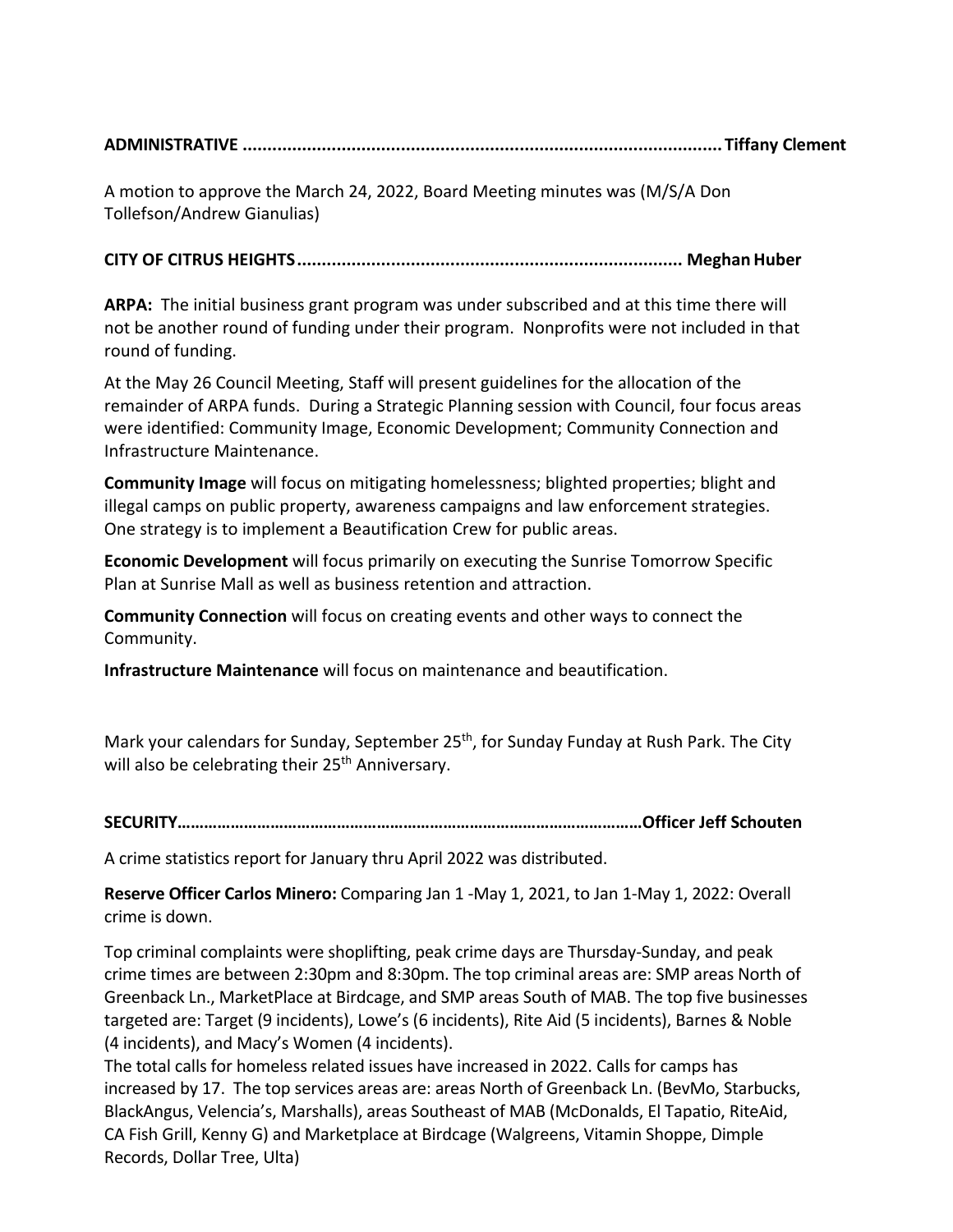## **DISTRICT MAINTENANCE UPDATE…………………………………………………… Kathilynn Carpenter**

City Wide is up and running, Monday through Friday, 12pm‐3pm. If you have anything that needs to be cleaned up, please contact Kathilynn and she sill send them out.

### **Report (March 14th – April 30th):**

- 107 Shopping carts removed/returned to businesses
- ‐ 27 bags of trash collected
- ‐ 24 locations with graffiti cleaned and painted
- ‐ 15 dumped items removed (includes 5 tires)
- ‐ 8 hazardous items removed

Lisa is working on a SMUD Grant to help get the lighting updated in our vacant buildings.

#### **FINANCIAL REPORT ......................................................................................Kathilynn Carpenter**

We are on track as far as income is concerned. We did receive ARPA funding, which we will be using for our security and porter services.

# *Action/Approve: Approval of April Year‐To‐Date Financial Report.* **(ROLL CALL VOTE IF REMOTE ATTENDEES)**

A motion to approve the April Year‐To‐Date Financial Report was M/S/A Don Tollefson/Christy DeCelle)

## **MARKETING COMMITTEE REPORT ................................................................... Natalie Worstein**

#### **March Overview:**

**Instagram ‐** This month saw a small increase in audience size. Engagement was higher this month due to due to the "Where is Lucky" contest.

**Facebook ‐** Engagement was higher this month even with contests running on the website and Instagram. Brews in the Burbs helped spike engagement

**Website ‐** March was a much more active month in general but the most noticeable stat is the Page views rose to 20,000. This would be due to the success of the Lucky Online Scavenger Hunt asking people to search the site and find the pot of gold.

#### **March Contest Recap:**

Find the Pot of Gold contest ran from March 1 through March 20. Each week we placed Lucky's Pot of Gold on a new business on our website. Consumers were given one clue on FB and then had to search for the Pot of Gold. The winner received a \$100 gift card. We had a total of 638 sign‐ups, 77 of which were new.

Website analytics revealed 3,864 new users which were up 1,186 from February.